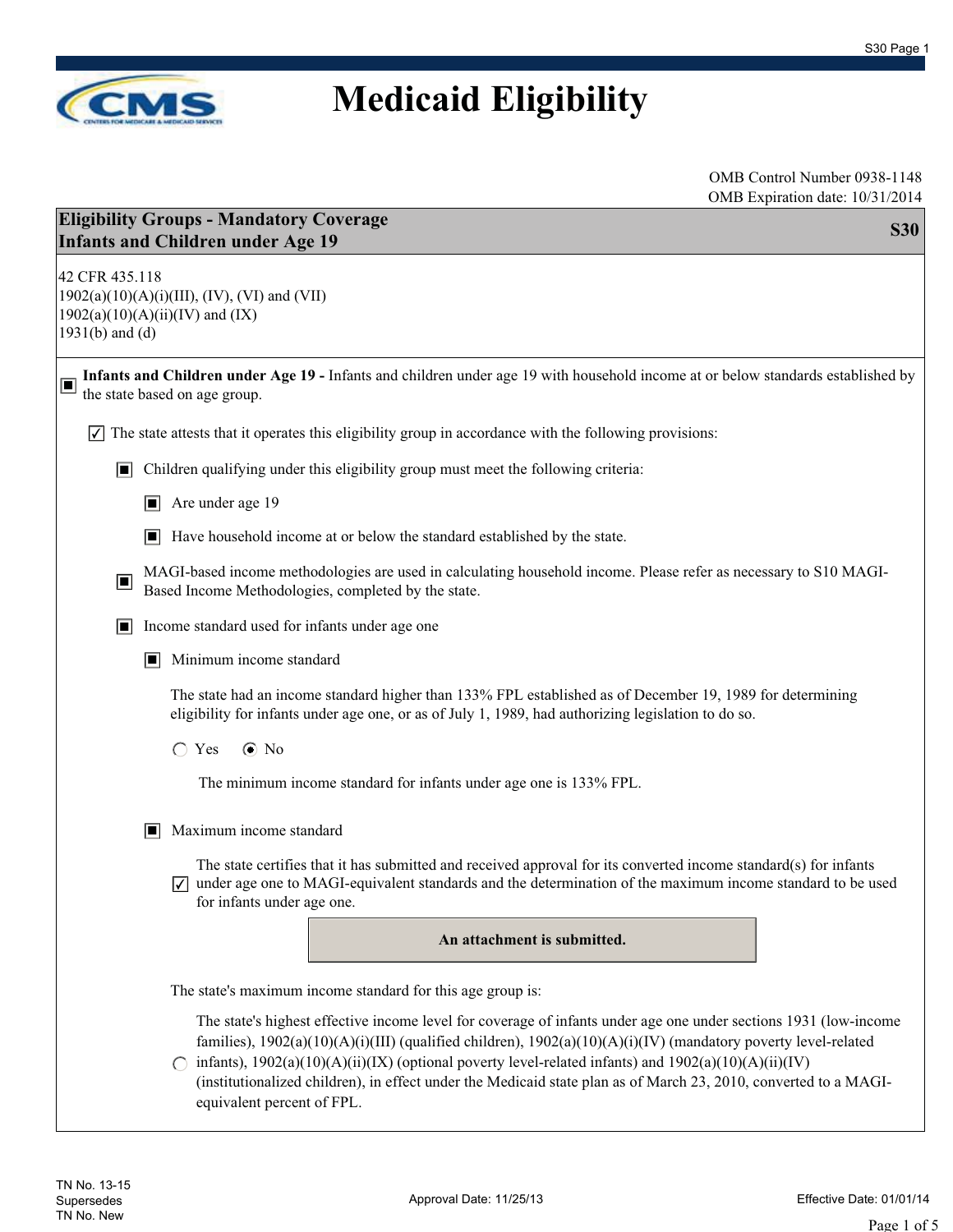

|            | The state's highest effective income level for coverage of infants under age one under sections 1931 (low-income<br>families), $1902(a)(10)(A)(i)(III)$ (qualified children), $1902(a)(10)(A)(i)(IV)$ (mandatory poverty level-related<br>infants), $1902(a)(10)(A)(ii)(IX)$ (optional poverty level-related infants) and $1902(a)(10)(A)(ii)(IV)$<br>(institutionalized children), in effect under the Medicaid state plan as of December 31, 2013, converted to a<br>MAGI-equivalent percent of FPL.                                                                                                                                                                         |
|------------|--------------------------------------------------------------------------------------------------------------------------------------------------------------------------------------------------------------------------------------------------------------------------------------------------------------------------------------------------------------------------------------------------------------------------------------------------------------------------------------------------------------------------------------------------------------------------------------------------------------------------------------------------------------------------------|
|            | The state's effective income level for any population of infants under age one under a Medicaid 1115<br>$\bigcirc$<br>demonstration as of March 23, 2010, converted to a MAGI-equivalent percent of FPL.                                                                                                                                                                                                                                                                                                                                                                                                                                                                       |
|            | The state's effective income level for any population of infants under age one under a Medicaid 1115<br>O<br>demonstration as of December 31, 2013, converted to a MAGI-equivalent percent of FPL.                                                                                                                                                                                                                                                                                                                                                                                                                                                                             |
|            | <b>● 185% FPL</b>                                                                                                                                                                                                                                                                                                                                                                                                                                                                                                                                                                                                                                                              |
| П          | Income standard chosen                                                                                                                                                                                                                                                                                                                                                                                                                                                                                                                                                                                                                                                         |
|            | The state's income standard used for infants under age one is:                                                                                                                                                                                                                                                                                                                                                                                                                                                                                                                                                                                                                 |
|            | The maximum income standard                                                                                                                                                                                                                                                                                                                                                                                                                                                                                                                                                                                                                                                    |
|            | If not chosen as the maximum income standard, the state's highest effective income level for coverage of infants<br>under age one under sections 1931 (low-income families), $1902(a)(10)(A)(i)(III)$ (qualified children), $1902(a)(10)$<br>$\odot$ (A)(i)(IV) (mandatory poverty level-related infants), 1902(a)(10)(A)(ii)(IX) (optional poverty level-related<br>infants) and $1902(a)(10)(A)(ii)(IV)$ (institutionalized children), in effect under the Medicaid state plan as of<br>March 23, 2010, converted to a MAGI-equivalent percent of FPL.                                                                                                                       |
|            | If higher than the highest effective income level for this age group under the state plan as of March 23, 2010, and<br>if not chosen as the maximum income standard, the state's highest effective income level for coverage of infants<br>under age one under sections 1931 (low-income families), $1902(a)(10)(A)(i)(III)$ (qualified children), $1902(a)(10)$<br>$(A)(i)(IV)$ (mandatory poverty level-related infants), $1902(a)(10)(A)(ii)(IX)$ (optional poverty level-related<br>infants) and $1902(a)(10)(A)(ii)(IV)$ (institutionalized children), in effect under the Medicaid state plan as of<br>December 31, 2013, converted to a MAGI-equivalent percent of FPL. |
|            | If higher than the highest effective income level for this age group under the state plan as of March 23, 2010, and<br>if not chosen as the maximum income standard, the state's effective income level for any population of infants<br>under age one under a Medicaid 1115 demonstration as of March 23, 2010, converted to a MAGI-equivalent<br>percent of FPL.                                                                                                                                                                                                                                                                                                             |
|            | If higher than the highest effective income level for this age group under the state plan as of March 23, 2010, and<br>if not chosen as the maximum income standard, the state's effective income level for any population of infants<br>under age one under a Medicaid 1115 demonstration as of December 31, 2013, converted to a MAGI-equivalent<br>percent of FPL.                                                                                                                                                                                                                                                                                                          |
|            | Another income standard in-between the minimum and maximum standards allowed, provided it is higher than<br>the effective income standard for this age group in the state plan as of March 23, 2010.                                                                                                                                                                                                                                                                                                                                                                                                                                                                           |
|            | $%$ FPL<br>The amount of the income standard for infants under one is: $ 182\rangle$                                                                                                                                                                                                                                                                                                                                                                                                                                                                                                                                                                                           |
|            | Income standard for children age one through age five, inclusive                                                                                                                                                                                                                                                                                                                                                                                                                                                                                                                                                                                                               |
| П<br>12.15 | Minimum income standard                                                                                                                                                                                                                                                                                                                                                                                                                                                                                                                                                                                                                                                        |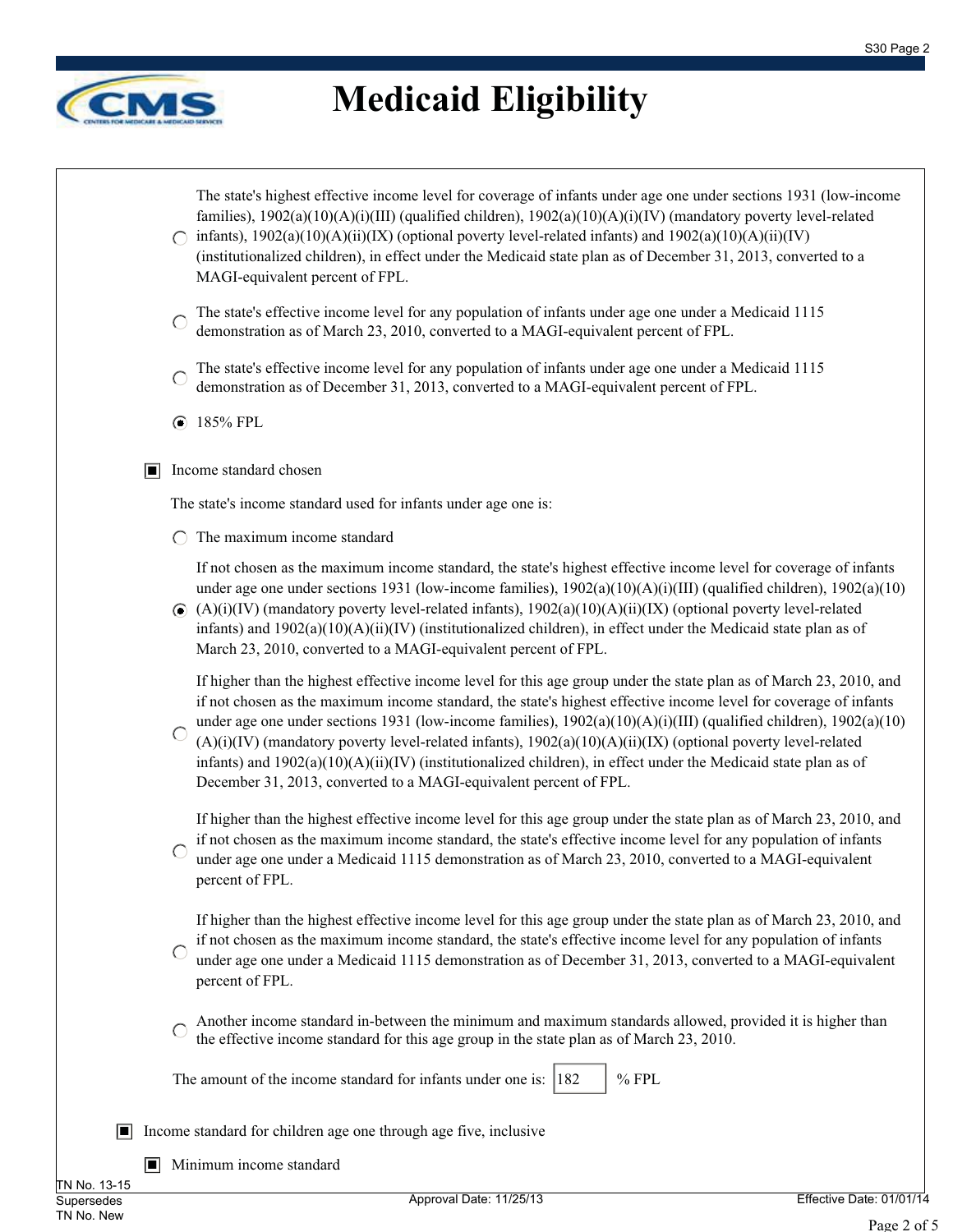

| IП | Maximum income standard                                                                                                                                                                                                                                                                                                                                                                                                                                                                                                                                                                                                                  |
|----|------------------------------------------------------------------------------------------------------------------------------------------------------------------------------------------------------------------------------------------------------------------------------------------------------------------------------------------------------------------------------------------------------------------------------------------------------------------------------------------------------------------------------------------------------------------------------------------------------------------------------------------|
|    | The state certifies that it has submitted and received approval for its converted income standard(s) for children<br>$\sqrt{\sqrt{2}}$ age one through five to MAGI-equivalent standards and the determination of the maximum income standard to be<br>used for children age one through five.                                                                                                                                                                                                                                                                                                                                           |
|    | An attachment is submitted.                                                                                                                                                                                                                                                                                                                                                                                                                                                                                                                                                                                                              |
|    | The state's maximum income standard for children age one through five is:                                                                                                                                                                                                                                                                                                                                                                                                                                                                                                                                                                |
|    | The state's highest effective income level for coverage of children age one through five under sections 1931 (low-<br>income families), 1902(a)(10)(A)(i)(III) (qualified children), 1902(a)(10)(A)(i)(VI) (mandatory poverty level-<br>related children age one through five), and 1902(a)(10)(A)(ii)(IV) (institutionalized children), in effect under the<br>Medicaid state plan as of March 23, 2010, converted to a MAGI-equivalent percent of FPL.                                                                                                                                                                                 |
|    | The state's highest effective income level for coverage of children age one through five under sections 1931 (low-<br>income families), $1902(a)(10)(A)(i)(III)$ (qualified children), $1902(a)(10)(A)(i)(VI)$ (mandatory poverty level-<br>related children age one through five), and $1902(a)(10)(A)(ii)(IV)$ (institutionalized children), in effect under the<br>Medicaid state plan as of December 31, 2013, converted to a MAGI-equivalent percent of FPL.                                                                                                                                                                        |
|    | The state's effective income level for any population of children age one through five under a Medicaid 1115<br>demonstration as of March 23, 2010, converted to a MAGI-equivalent percent of FPL.                                                                                                                                                                                                                                                                                                                                                                                                                                       |
|    | The state's effective income level for any population of children age one through five under a Medicaid 1115<br>demonstration as of December 31, 2013, converted to a MAGI-equivalent percent of FPL.                                                                                                                                                                                                                                                                                                                                                                                                                                    |
|    | $%$ FPL<br>Enter the amount of the maximum income standard: 182                                                                                                                                                                                                                                                                                                                                                                                                                                                                                                                                                                          |
| IП | Income standard chosen                                                                                                                                                                                                                                                                                                                                                                                                                                                                                                                                                                                                                   |
|    | The state's income standard used for children age one through five is:                                                                                                                                                                                                                                                                                                                                                                                                                                                                                                                                                                   |
|    | $\odot$ The maximum income standard                                                                                                                                                                                                                                                                                                                                                                                                                                                                                                                                                                                                      |
|    | If not chosen as the maximum income standard, the state's highest effective income level for coverage of children<br>age one through five under sections 1931 (low-income families), $1902(a)(10)(A)(i)(III)$ (qualified children),<br>$\bigcirc$ 1902(a)(10)(A)(i)(VI) (mandatory poverty level-related children age one through five), and 1902(a)(10)(A)(ii)<br>(IV) (institutionalized children), in effect under the Medicaid state plan as of March 23, 2010, converted to a<br>MAGI-equivalent percent of FPL.                                                                                                                    |
|    | If higher than the highest effective income level for this age group under the state plan as of March 23, 2010, and<br>if not chosen as the maximum income standard, the state's highest effective income level for coverage of children<br>age one through five under sections 1931 (low-income families), $1902(a)(10)(A)(i)(III)$ (qualified children),<br>$1902(a)(10)(A)(i)(VI)$ (mandatory poverty level-related children age one through five), and $1902(a)(10)(A)(ii)$<br>(IV) (institutionalized children), in effect under the Medicaid state plan as of December 31, 2013, converted to a<br>MAGI-equivalent percent of FPL. |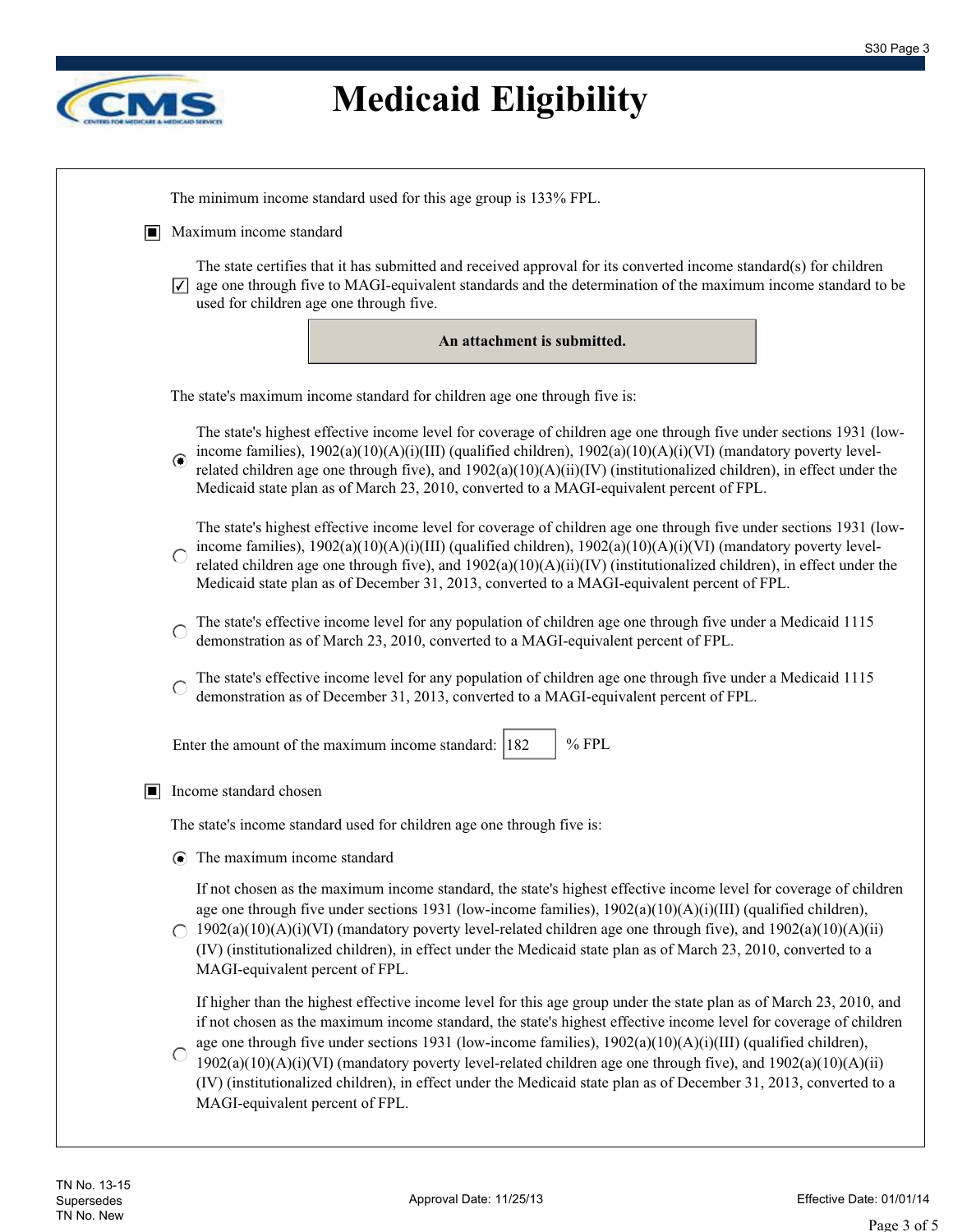

|                | If higher than the highest effective income level for this age group under the state plan as of March 23, 2010, and<br>if not chosen as the maximum income standard, the state's effective income level for any population of children<br>age one through five under a Medicaid 1115 demonstration as of March 23, 2010, converted to a MAGI-<br>equivalent percent of FPL.                                                                                             |
|----------------|-------------------------------------------------------------------------------------------------------------------------------------------------------------------------------------------------------------------------------------------------------------------------------------------------------------------------------------------------------------------------------------------------------------------------------------------------------------------------|
|                | If higher than the highest effective income level for this age group under the state plan as of March 23, 2010, and<br>if not chosen as the maximum income standard, the state's effective income level for any population of children<br>age one through five under a Medicaid 1115 demonstration as of December 31, 2013, converted to a MAGI-<br>equivalent percent of FPL.                                                                                          |
|                | Another income standard in-between the minimum and maximum standards allowed, provided it is higher than<br>the effective income standard for this age group in the state plan as of March 23, 2010.                                                                                                                                                                                                                                                                    |
| O              | Income standard for children age six through age eighteen, inclusive                                                                                                                                                                                                                                                                                                                                                                                                    |
| п              | Minimum income standard                                                                                                                                                                                                                                                                                                                                                                                                                                                 |
|                | The minimum income standard used for this age group is 133% FPL.                                                                                                                                                                                                                                                                                                                                                                                                        |
| $\blacksquare$ | Maximum income standard                                                                                                                                                                                                                                                                                                                                                                                                                                                 |
|                | The state certifies that it has submitted and received approval for its converted income standard(s) for children age<br>six through eighteen to MAGI-equivalent standards and the determination of the maximum income standard to be<br>⊽<br>used for children age six through age eighteen.                                                                                                                                                                           |
|                |                                                                                                                                                                                                                                                                                                                                                                                                                                                                         |
|                | An attachment is submitted.                                                                                                                                                                                                                                                                                                                                                                                                                                             |
|                | The state's maximum income standard for children age six through eighteen is:                                                                                                                                                                                                                                                                                                                                                                                           |
|                | The state's highest effective income level for coverage of children age six through eighteen under sections 1931<br>(low-income families), $1902(a)(10)(A)(i)(III)$ (qualified children), $1902(a)(10)(A)(i)(VII)$ (mandatory poverty<br>level-related children age six through eighteen) and 1902(a)(10)(A)(ii)(IV) (institutionalized children), in effect<br>under the Medicaid state plan as of March 23, 2010, converted to a MAGI-equivalent percent of FPL.      |
|                | The state's highest effective income level for coverage of children age six through eighteen under sections 1931<br>(low-income families), $1902(a)(10)(A)(i)(III)$ (qualified children), $1902(a)(10)(A)(i)(VII)$ (mandatory poverty<br>level-related children age six through eighteen) and $1902(a)(10)(A)(ii)(IV)$ (institutionalized children), in effect<br>under the Medicaid state plan as of December 31, 2013, converted to a MAGI-equivalent percent of FPL. |
|                | The state's effective income level for any population of children age six through eighteen under a Medicaid 1115<br>demonstration as of March 23, 2010, converted to a MAGI-equivalent percent of FPL.                                                                                                                                                                                                                                                                  |
|                | The state's effective income level for any population of children age six through eighteen under a Medicaid 1115<br>demonstration as of December 31, 2013, converted to a MAGI-equivalent percent of FPL.                                                                                                                                                                                                                                                               |
|                | ◯ 133% FPL                                                                                                                                                                                                                                                                                                                                                                                                                                                              |
|                | $%$ FPL<br>Enter the amount of the maximum income standard: 182                                                                                                                                                                                                                                                                                                                                                                                                         |